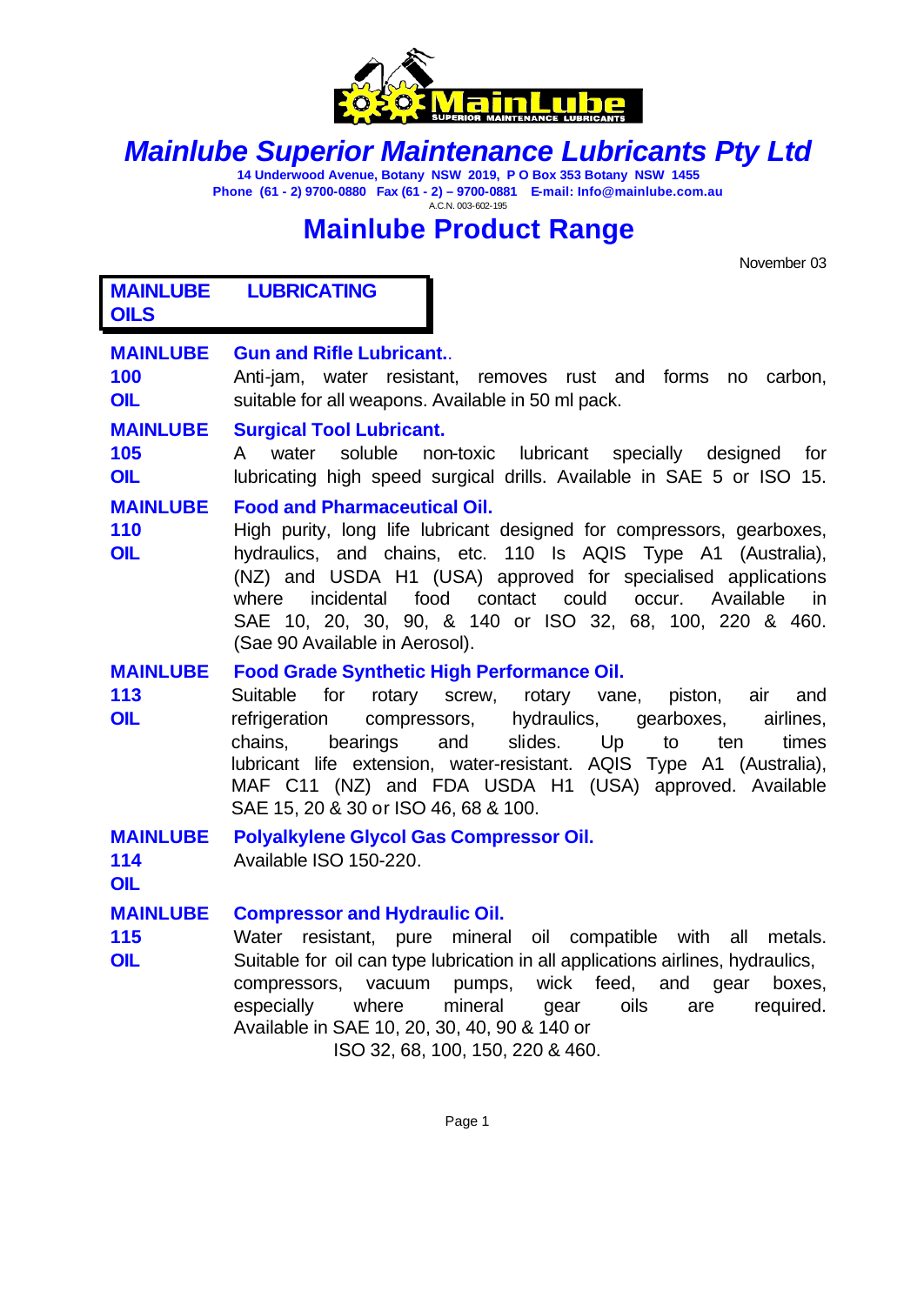## **MAINLUBE Refrigeration Compressor Oil. 120** Long life deposit free ultra low temperature, reciprocating, **OIL** rotary and rotary screw type refrigeration compressor lubricant. This non carbon forming lubricant is suitable for use with HFC refrigerants, water and wax free and displays low haze, flock and pour points. Available in SAE 20 or ISO 68. **MAINLUBE High Pressure High Speed Metal Working Oil. 125** Designed for cutting and machining all metals. **OIL** Available in Sae 20 or ISO 68 and Aerosol as 425. **MAINLUBE Heavy Duty Two-Stroke Engine oil. 130** Specially designed to extend engine life while maximising **OIL performance.** Suitable for use in air cooled, water cooled, pre mix and direct oil injection two stroke engines. Mix Ratio: 50:1 or 200 ml per 10 litres. **MAINLUBE Heavy Duty Full Synthetic Low Ash Two-Stroke Racing Oil. 131** Mainlube 131 is formulated with specially developed diester basestocks **OIL** for superior lubricity and performance. Suitable for use in air cooled, water cooled, pre mix and direct oil injection two stroke engines. Mix Ratio: 20:1 or 500ml per 10 litres. **MAINLUBE Penetrating Oil. 135** Rapidly releases seizure and prevents further corrosion. **OIL** 435 Is an effective multi purpose work-shop tool. Available in Bulk as 135 and Aerosol as 435. **MAINLUBE Textile Industry Oil. 140** Non-staining water soluble high speed textile and spindle **OIL** lubricant. Ensures good performance at 20,000 rpm and maintains low operating temperatures. Available in SAE 5w10 & 20 or ISO 20 & 68. **MAINLUBE Synthetic Hi-Temperature Chain Oil. 145** Water resistant non fling formulation. Penetrates and **OIL** prevents corrosion. Operating Temperature Range, -30°C to 240°C Available in SAE 90 or ISO 220. Bulk as 145 And Aerosol as 445. **MAINLUBE Synthetic Poly Ethylene Glycol Hi-Temperature Chain Lubricant. 145** Wear and corrosion resistant formulation. Penetrates and prevents **OIL** carburising. Operating Temperature Range - 30°C to 1000° C. Available in ISO 20. Bulk. **MAINLUBE E.P. Gear Oil. 150** Water, foam and corrosion resistant formulation. Advanced additive **OIL** package extends oil changes and is compatible with copper and brass. Mainlube 150 meets and exceeds API GL-4, GL-5, MT-1, Mack GO-J, GO-H, Eaton PS-037 specifications. Available in SAE 80w90, 85w140, 140 & 250 or ISO 220, 320, 460 & 1000.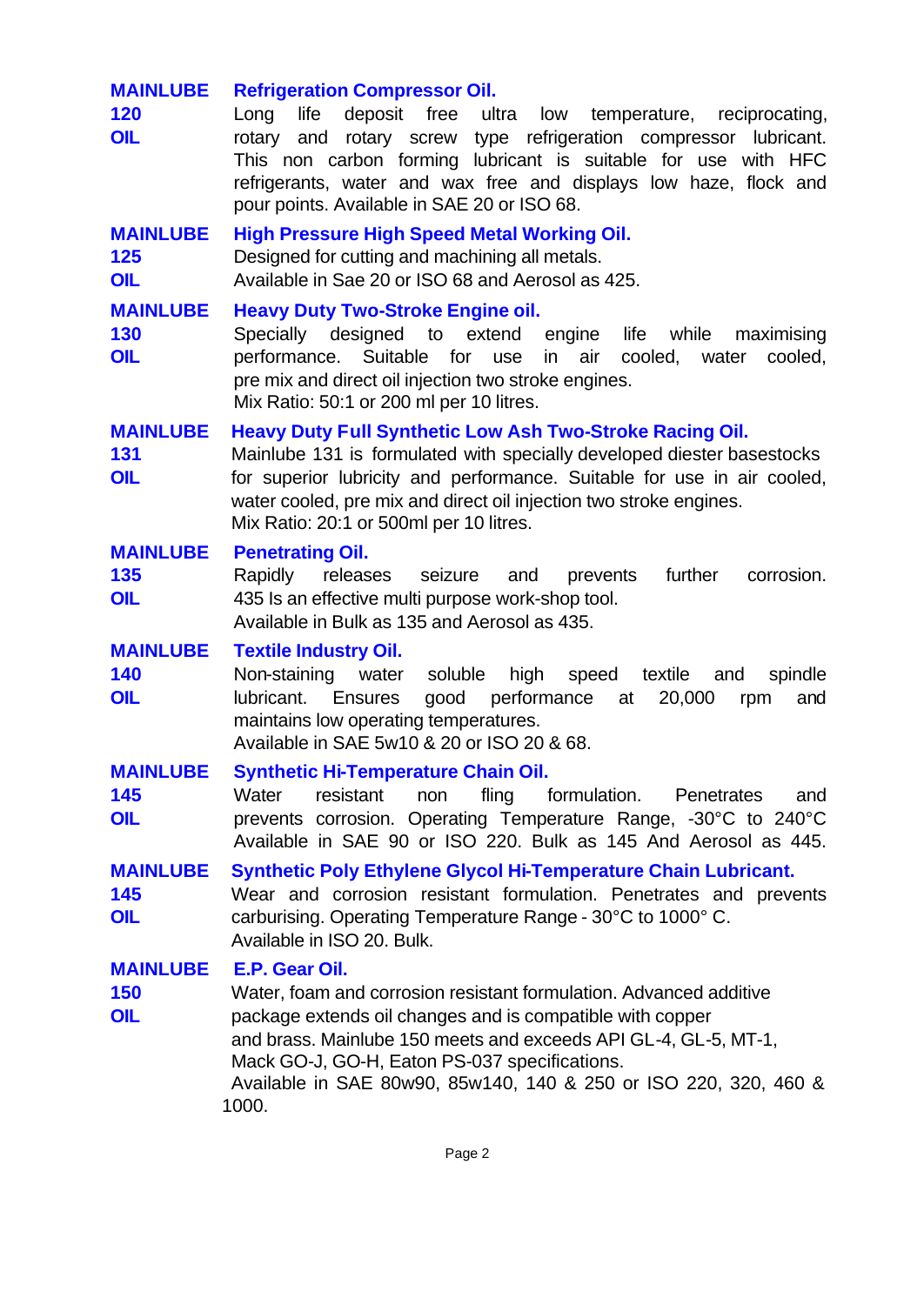## **MAINLUBE E.P. Synthetic Limited Slip Gear Oil.**

**151** Synthetic polyalphaolefin base gear oil combined with advanced additive **OIL** package provides a water, foam and corrosion resistant long life gear lubricant. Mainlube 151 exceeds the specs of API GL-5, Mack GO-H & GO-J, Mil-L-2105D MT1 or Multi Purpose EP. Available in SAE 75w90, 75w140, 140 or ISO 100, 300, 460.

## **MAINLUBE Extreme Duty Solid Boundary Synthetic E P Gear Oil.**

**154** Advanced high temperature load stable organic solid boundary **OIL** additives are blended with synthetic polyalphaolefin base fluid. Mainlube 154 provides a long-life extreme loading water, foam and corrosion resistant gear lubricant. Available in SAE 140 or ISO 460.

## **MAINLUBE Extreme Duty Solid Boundary E P Gear Oil.**

**155** Advanced high load stable organic solid boundary additives are **OIL** blended with paraffinic base oil. Mainlube 155 provides a long-life extreme loading Water, Foam and Corrosion resistant Gear Lubricant. Available in SAE 140 or ISO 460.

#### **MAINLUBE Automatic Transmission Oil.**

**160** A Dexron III premium heat resistant automatic transmission, power shift, **OIL** hydraulic and power steering fluid. For industrial, automotive and marine systems. Compatible with all metals.

> Exceeds API Specs Dexron III, Dexron IIE and Dexron II. Detroit Allison C2, C3, C4, Daimler Benz 236.4/236.2, Caterpillar TO-2. Ford MERCON, 138GJ, etc.

## **MAINLUBE Power Transmission Oil.**

**162** Specialised Transmission and Drive Train Oil (TDTO). **Oil** Mainlube 162 meets and exceeds the Caterpillar, TO-4, and Allison C-4 specifications. Available in SAE 10, 30 and 50.

## **MAINLUBE Heat Transfer Oil.**

**165** Capable of servicing up to 325°C in closed systems. 165's Low **Oil** viscosity resists thermal degradation and assists with rapid heat, transfer suitable for quenching applications. Available in SAE 30 or ISO 100.

#### **MAINLUBE Engine Oil – Synthetic Racing Oil.**

**175** Specialised synthetic high performance Oil for four-stroke petrol racing **OIL** engines of cars and motor bikes where the operator requires maximum protection and durability. Excellent fuel economy in city and highway non race applications Meets and exceeds API Service Classification SL, SJ, SH / CF, CD, EC. ACEA; A3/B3 Available SAE 5W30, 5W40, 10w40, 10w60, 15W50 20W50.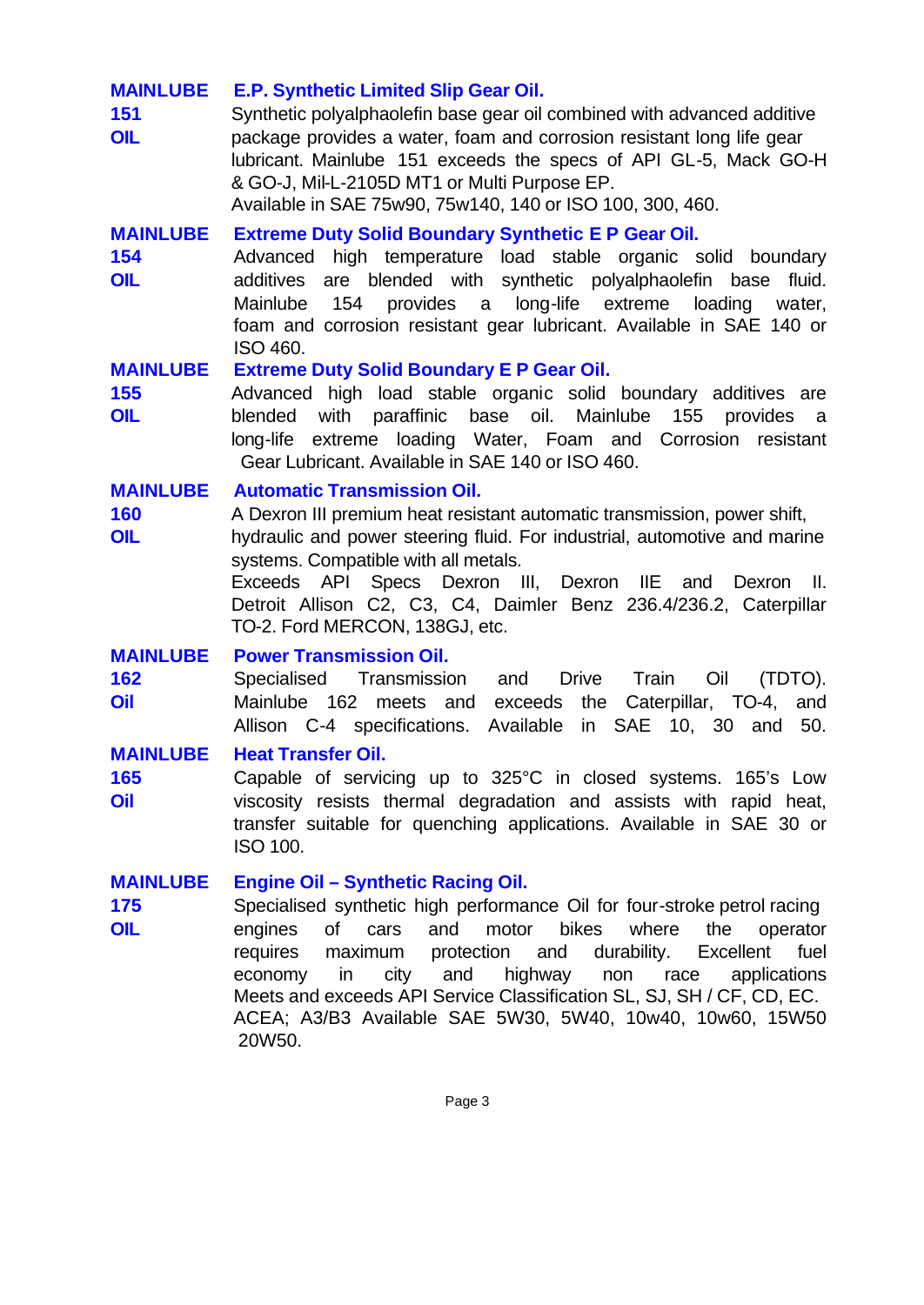## **MAINLUBE Engine Oil - Long Drain.**

**180** Designed for all CNG, LPG supercharged, turbo or non-turbo petrol and **OIL** diesel engines. Extends engine life, saves fuel and increases performance. Available in SAE 5w30 (Energy Saving), SAE 15w40 and 20w50.

Meets and Exceeds API Service & ACEA Classification for; Diesel Engines CF-4, CG-4, CF-4, E3/B3 Gasoline Engines SL, SJ, SH, SG A3 Mercedes Benz 228. 3, 229.1, Mack EO-L & EO-K/2, M.A.N. 271, Volvo VDS-2 SCANIA Long Drain, MTU Type 2, VW 501/505, Allision C-4 & Caterpillar TO-2, Cummins CES 20071 & 20072 Under ideal conditions Mainlube 180 has been tested to provide a ;

50,000 km / 500 hour / 12 month oil change.

## **MAINLUBE Engine Oil - Monograde Gasoline Stationary Engine.**

**184** Specialised engine lubricant designed for stationary engine applications **OIL** on mobile or fixed equipment. Reduces bore glazing, extends engine life and increases oil change intervals. Available Sae 30.

## **MAINLUBE Engine Oil - Mono Grade Heavy Duty.**

**185** European high performance high ash specification for diesel and petrol **OIL** engines. Meets and exceeds international specs for turbocharged, supercharged and naturally aspirated diesel engines. Extends engine life and increases engine performance. Available in SAE 30 and SAE 40.

Meets and exceeds API Service Classification for ;

Gasoline Engines SL, SJ, SH, SG, SF, SE, SD, SC.

Diesel Engines, CF CE(Sae 30) ACEA, B3/E3.

Power shift transmissions specs for Caterpillar TO-2, Allison C3, C4. Conforms to the following Original Engine Manufacturers (OEM) recommendations for Caterpillar TO-2 & Allison C4,

Daimler Benz 228.2 & 228.0 M.A.N. 270, MTU Type 2.

Drain Interval : Under ideal conditions Mainlube 185 has been tested to provide a ; 40,000 km / 400 hour / 12 month oil change.

## **MAINLUBE Engine Oil - Mono Grade Heavy Duty.**

**186** American high performance low ash specification for diesel & petrol engines. Meets and exceeds international specs for turbocharged, supercharged and naturally aspirated diesel engines. Extends engine life and increases engine performance. Available in SAE 30 and SAE 40.

Meets and exceeds API Service Classifications for ;

Gasoline Engines SL, SH, SG, SF, SE, SD & SC.

Diesel Engines CF-2, CF, CE(Sae 30), CD &CD-11.

Also power shift transmissions specs for Caterpillar, TO-2, and Allison C3, C4, and the following original engine manufacturers' (OEM) recommendations, Mack EO-K/2. G.M. Detroit 2 stroke 6V92TA, Mack T-6. Drain Interval MIL-L-2104E Under ideal conditions Mainlube 186 has been tested to provide a ; 40,000 km / 400 hour / 12 month oil change.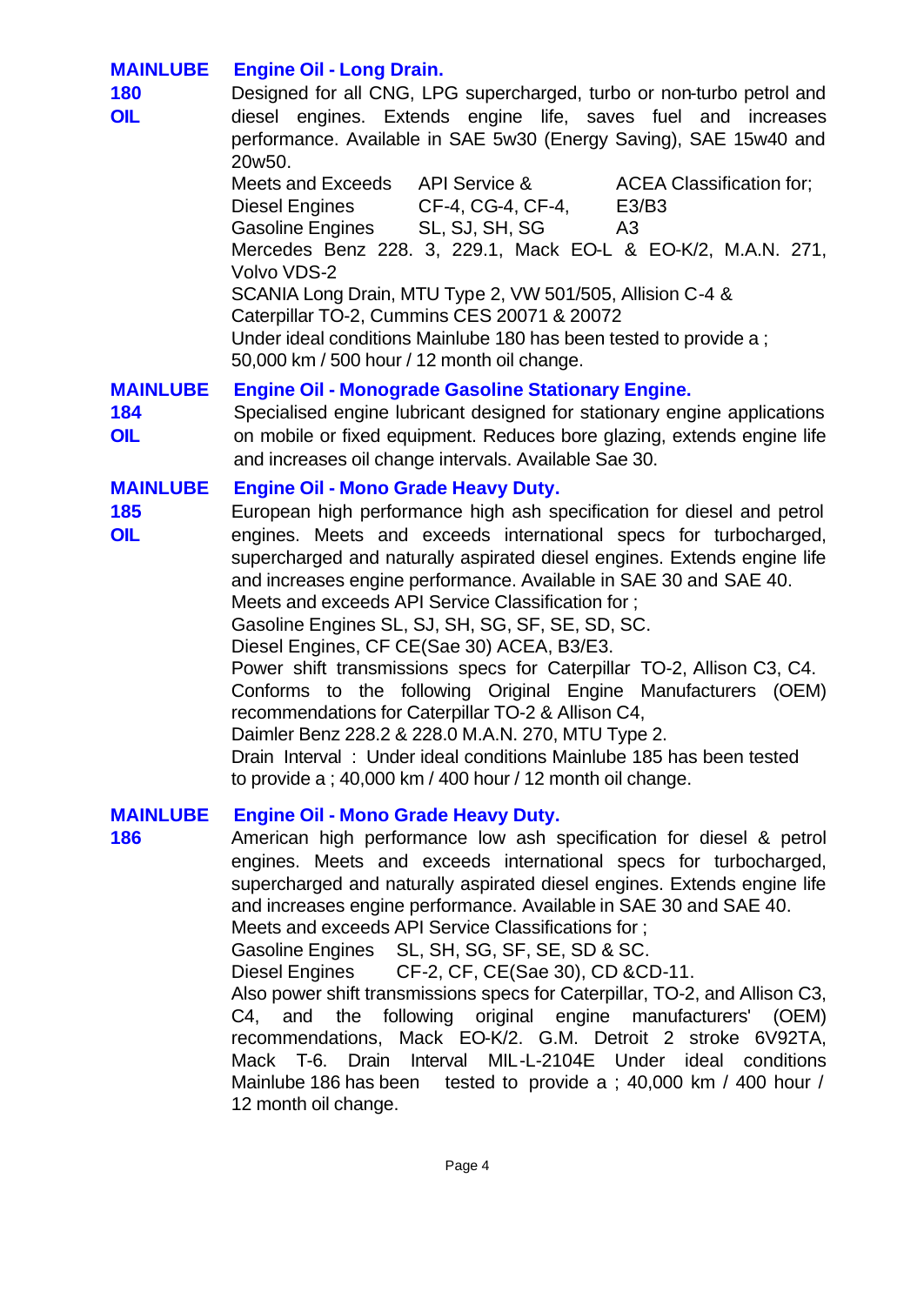## **MAINLUBE Engine Oil - Racing.**

**190** Engine Lubricant-Racing. Specialised high performance lubricant for four **OIL** stroke racing engines gives excellent anti wear in methanol and nitro methane fuels, turbocharged and supercharged engines. Excellent fuel economy in city and highway non-race applications.

> Available in SAE 50. Meets and exceeds API Service Classification for; SG - CCMC: G4 G5 for gasoline Engines (Including Turbocharged). C D - CCMC: PD2 D4 for Diesel Engines. MIL-L-46152E & MIL-L-2104D.

**MAINLUBE Engine Oil - Agricultural.**

**195** Engine Lubricant-Agricultural. Universal tractor lubricant. Recommended **OIL** for naturally aspirated, turbo, diesel and petrol 4 stroke engines, transmissions, diffs, final drives, hydraulics, wet brakes, PTO Clutches and industrial gear applications. Available in SAE 15w40. MIL-L-2104E & MIL-L-46152C. Meets and Exceeds API Specs CD & CD, SG & Class GL4.

> Drain Interval: Under ideal conditions Mainlube 195 has been tested to providea; 40,000km/400 hour/12 month oil change.

## **MAINLUBE Running in Oil.**

Running In Lubricant. Designed to "Bed" new motors in. API CD/CC, API SE, MIL-L-2144B. Available in SAE 30

**NOTE** *To achieve maximum life from your equipment and full life From Mainlube Engine Lubricants, Run in conjunction with Mainlube 255 Fuel Additive.* 

**MAINLUBE ADDITIVES**

| <b>MAINLUBE</b><br>210<br><b>ADDITIVE</b> | <b>Radiator Stop Leak.</b><br>Aqueous Heat Exchanger Radiator Systems Stop Leak. For immediate<br>stoppage of small puncture and crack leaks in recirculated heating<br>and cooling systems. Application Ratio 200 ml per 5 Litres.                                                                                                                                                          |
|-------------------------------------------|----------------------------------------------------------------------------------------------------------------------------------------------------------------------------------------------------------------------------------------------------------------------------------------------------------------------------------------------------------------------------------------------|
| <b>MAINLUBE</b><br>215<br><b>ADDITIVE</b> | <b>Radiator Corrosion Inhibitor and Water Pump Lubricant.</b><br>recirculated<br>cooling<br>all<br>heating<br>For.<br>and<br>systems.<br>mineral scale<br>corrosion and<br>build<br><b>Reduces</b><br>Prevents<br>up.<br>water pump cavitation improving coolant flow and heat transfer.<br>Compatible with anti freeze and contains a biocide.<br>Application ratio 7%, 70 ml per litre.    |
| <b>MAINLUBE</b><br>217<br><b>ADDITIVE</b> | <b>Automotive Coolant, Ethylene Glycol.</b><br>Anti-freeze anti boil corrosion inhibitor.<br>At 25 % drops Freeze point to -13°C.                                                                                                                                                                                                                                                            |
| <b>MAINLUBE</b><br>220<br><b>ADDITIVE</b> | <b>Radiator Flush.</b><br>Is a liquid chemical solution which when added to water of cooling<br>systems completely dissolves and liquidates all ferrous and mineral<br>scale (rust). Will not damage metal rubber or plastic. Cleans while<br>you drive. To prevent further corrosion add Mainlube 215 @ 7% after<br>refilling with clean water. Application Ratio for 220, 50 ml per litre. |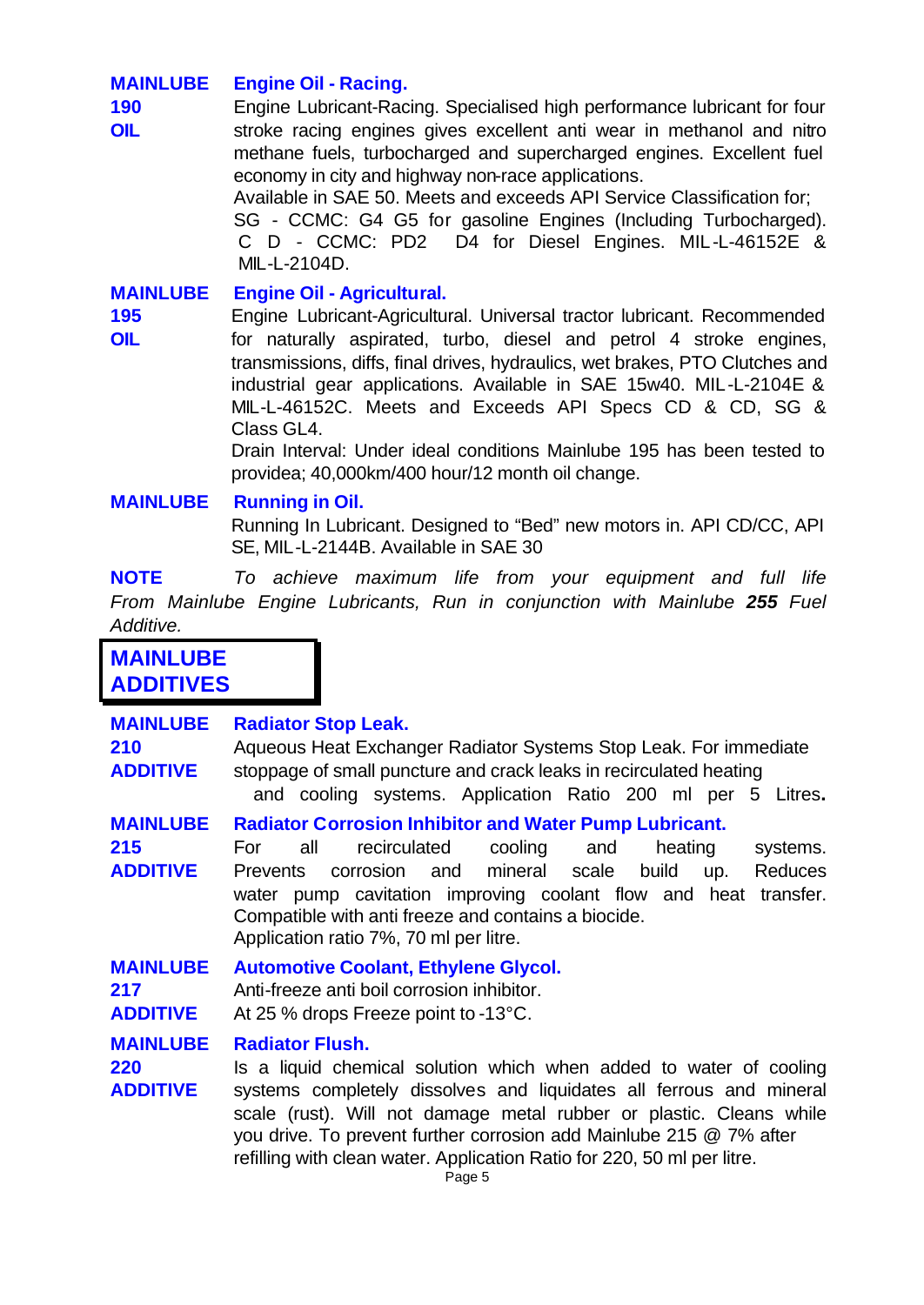## **MAINLUBE Battery Reviver.**

**225** Dissolves lead sulphate in lead acid type batteries. Restores extra **ADDITIVE** life to old mechanically sound batteries, extends the life of new batteries.

#### **MAINLUBE Biostable Soluble Cutting Oil Additive.**

**235** 235 Provides excellent lubricity permitting faster **ADDITIVE** machining, tool life extensions and nil biological growths. Non hazardous and compatible with all metals. Prevents corrosion on equipment, tools and finished work. Application Ratio: 100 ml per litre down to 50 ml per litre.

#### **MAINLUBE Industrial Oil and Grease Additive.**

**240** Designed to improve operating efficiency of lubricants and **ADDITIVE** equipment. Mainlube 240 can be used in all forms of gear boxes, transfer transmissions, vee-drives and hydraulic systems. Application Ratio: 100 mls/litre down to 50 mls/Litre.

#### **MAINLUBE Engine Flush Additive.**

**245** Will neutralise acids and dissolve gums and varnish, **ADDITIVE** breaks down glycol residues and holds in suspension in old oil ready for immediate draining. Can be applied to engines, transmissions, gearboxes, and compressors. Add to machine when hot and idle for 10-20 minutes then drain. Application Ratio: 10% to 100%.

#### **MAINLUBE Universal Engine Oil Additive.**

**250** Designed for use in all four stroke engines, compressors **ADDITIVE** and oil lubricated equipment. Compatible with all types of fuels eg; diesel, petrol, LPG, CNG. Cleans and prevents corrosion, reduces oil consumption. Extends the life and enhances performance of ordinary engine lubricants. Application Ratio: 50 ml per litre ( 5%) for newer motors.

Application Ratio: 100 ml per litre (10%) for older motors.

#### **MAINLUBE Universal Fuel Additive.**

255 **Provides overhead lubrication for cylinders**, pistons and valves, **ADDITIVE** removes carbon from injectors and combustion area. Metal deactivators and anti-corrosion additives safeguard fuel systems. Broad spectrum biocide prevents and dissipates all biological growths. Multi fuel application, can be used in diesel, LPG, CNG petrol, (leaded and unleaded) fuels of any octane rating.

Application Ratios:

| <b>Petrol Hot Shot</b> | 200:1 or 250 ml per 50 Litres. |
|------------------------|--------------------------------|
| <b>Petrol Normal</b>   | 1000:1 or 50 ml per 50 Litres. |
| <b>Diesel Hot Shot</b> | 500:1 or 100 ml per 50 Litres. |
| Diesel Normal          | 1500 - 2000:1                  |
|                        | or 33 - 25 ml per 50 Litres.   |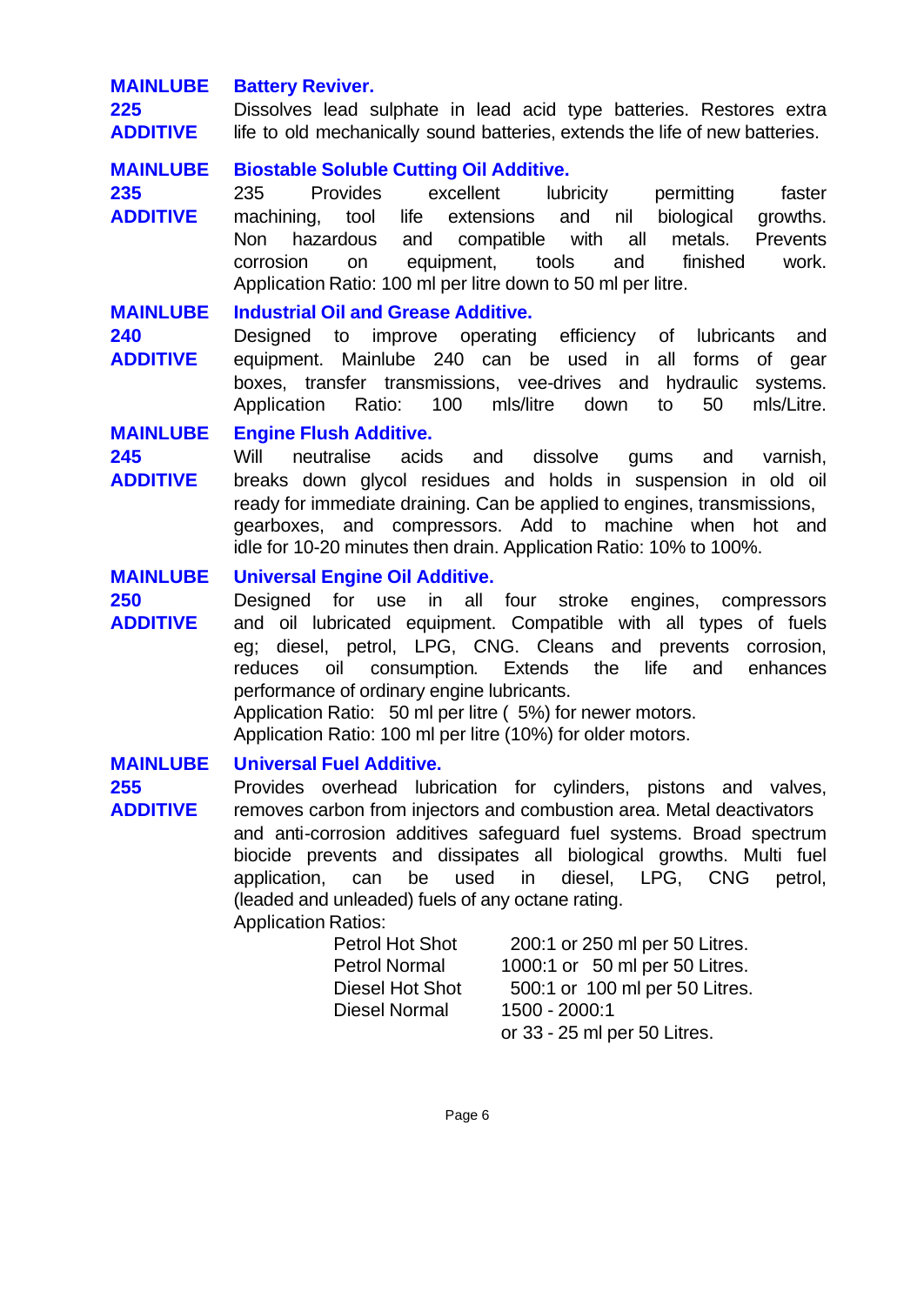| <b>MAINLUBE</b>      | <b>Seal Expander and Conditioner.</b>                                                                                                                     |
|----------------------|-----------------------------------------------------------------------------------------------------------------------------------------------------------|
| 260                  | Repairs<br>and<br>prevents<br>rubber<br>oil<br>seal<br>leakage                                                                                            |
| <b>ADDITIVE</b>      | hydraulic<br>lubrication<br>systems.<br>Good<br>and<br>repair<br>rate<br>in.<br>on<br>mechanically sound seals. Petroleum free contains no<br>chlorides   |
|                      | or solvents, add to machinery from new to protect seals from                                                                                              |
|                      | hardening. Application Ratio: 200 ml per 5 litres.                                                                                                        |
| <b>MAINLUBE</b>      | <b>Puncture Preventer.</b>                                                                                                                                |
| 270                  | all<br>Immediately seals punctures<br>pneumatic tyres.<br>For<br>giving                                                                                   |
| <b>ADDITIVE</b>      | permanent seal, decreasing downtime on commercial,<br>industrial,<br>construction<br>equipment.<br>Will<br>agricultural<br>and<br>damage<br>not           |
|                      | rubber or prevent tyres from being recapped.                                                                                                              |
|                      | NOTE: Not suitable for water ballast tyres.                                                                                                               |
| <b>MAINLUBE</b>      |                                                                                                                                                           |
| <b>GREASES.</b>      |                                                                                                                                                           |
| <b>MAINLUBE</b>      | White Perfluorocarbon Polymeric Fluid Synthetic Grease.                                                                                                   |
| 310                  | 310's Colloidal non fluorocarbon thickener has no melting point and will                                                                                  |
| <b>GREASE</b>        | tolerate temperatures up to 1200°C. The thickener fluid combination                                                                                       |
|                      | provides superior lubrication and release properties at a continuous                                                                                      |
|                      | service temperature range of 100°C to 800°C.<br>Available in NLGI # 00. NLGI # 1. NLGI # 2. NLGI # 4.                                                     |
|                      | Available as Bulk, Cartridge & Aerosol.                                                                                                                   |
| <b>MAINLUBE</b>      | <b>Black Synthetic High Temperature Grease.</b>                                                                                                           |
| 315                  | 315's Colloidal Carbon thickener will tolerate temperatures up to 2000°C.                                                                                 |
| <b>GREASE</b>        | 315's Thickener fluid combination provides superior lubrication and<br>release properties at continuous service temperature range of 300°C to             |
|                      | 1500°C. Available in NLGI # 3. NLGI # 4. As Bulk.                                                                                                         |
| <b>MAINLUBE</b>      | <b>Synthetic Multi Application Heavy Duty Grease.</b>                                                                                                     |
| 335                  | New<br>generation<br>Polyurea thickened<br>grease,<br>protected<br>by                                                                                     |
| <b>GREASE</b>        | passive E.P. solids contains no<br>metals<br>chemical<br>E.P,<br>or                                                                                       |
|                      | water resistant. 65lb Timken OK Load.<br>Operating Temperature Range -20°C to 300°C.                                                                      |
|                      | and exceeds NLGI GC-LB<br>spec (GC-Wheel<br><b>Meets</b><br>Bearing)                                                                                      |
|                      | (LB-Chassis). NLGI #2. Available as Bulk, Cartridge & Aerosol.                                                                                            |
| <b>MAINLUBE</b>      | <b>Multi Application Heavy Duty Grease.</b>                                                                                                               |
| 340<br><b>GREASE</b> | technology<br>calcium<br>sulfonate<br><b>New</b><br>with<br>excellent<br>grease<br>corrosion<br>resistance.<br>and<br>Protected<br>by<br>water<br>passive |
|                      | E.P. solids, contains no metals or chemical E.P, 65lb Timken OK Load.                                                                                     |
|                      | Non Toxic USDA "H2" Rating. Operating Temperature Range -25°C to                                                                                          |
|                      | 300°C. Meets and exceeds NLGI GC-LB (GC-Wheel Bearing) (LB-<br>Chassis). NLGI #2 & NLGI #00. Available as Bulk, Cartridge & Aerosol.                      |
| <b>MAINLUBE</b>      | <b>Heavy Duty Chain, Wire Rope and Light Open Gear Grease.</b>                                                                                            |
| 355                  | corrosion,<br><b>Resists</b><br>salt<br>water<br>water, mud, dust, and<br>dirt.                                                                           |
| <b>GREASE</b>        | Evaporative carrier leaves a tough wear resistant protective coating.                                                                                     |
|                      | Operating Temp Range -15°C to 150°C. NLGI #1. Available in Bulk.                                                                                          |
|                      | Page 7                                                                                                                                                    |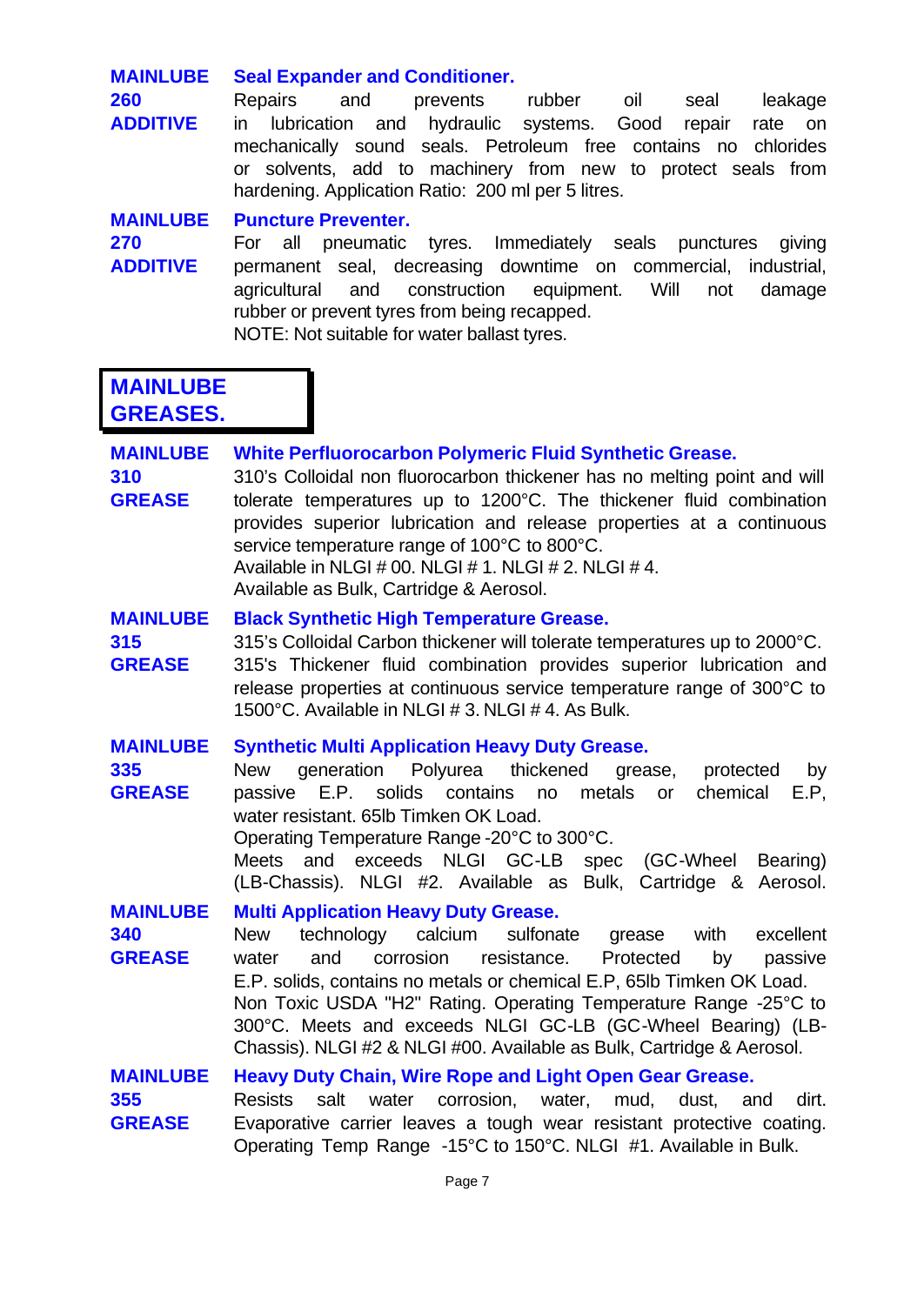| <b>MAINLUBE</b>                         | <b>Heavy Duty Water Resistant Open Gear Grease.</b>                                                                                                                                                                                                                                                                                                        |
|-----------------------------------------|------------------------------------------------------------------------------------------------------------------------------------------------------------------------------------------------------------------------------------------------------------------------------------------------------------------------------------------------------------|
| 365<br><b>GREASE</b>                    | and<br>corrosion resistant with excellent shock loading<br>Water<br>and boundary lubrication capabilities. Evaporative carrier leaves a<br>tough wear resistant protective coating.                                                                                                                                                                        |
|                                         | Operating Temp Range -15°C to 150°C.<br>#3.5.<br><b>NLGI</b><br>Available as Bulk or 300 gm Chalk Tube and Aerosol as 465.                                                                                                                                                                                                                                 |
| <b>MAINLUBE</b><br>370<br><b>GREASE</b> | <b>Ultra Low Temperature Grease.</b><br>Water and corrosion resistant. Operating Temp Range -65°C To 160°C.<br>NLGI #2. Available as Bulk, Cartridge & Aerosol.                                                                                                                                                                                            |
| <b>MAINLUBE</b><br>375<br><b>GREASE</b> | <b>Food Grade Heavy Duty Grease.</b><br>Withstands severe water washout, steam, acids and corrosion.<br>110 Is AQIS Type A1 (Australia), MAF C15 (NZ) and USDA H1 (USA)<br>approved for specialised applications where incidental<br>food<br>contact could occur. Operating Temp Range -20°C To 230°C.<br>NLGI #2. Available as Bulk, Cartridge & Aerosol. |
| <b>MAINLUBE</b><br>380<br><b>GREASE</b> | No Seize.<br>thread lubricant and sealant. Water, alkali and acid<br>Non toxic<br>fluid.<br>resistant<br>temperature<br>metal<br>preserving<br>extreme<br>1100°C.<br>Range $-140^{\circ}$ C<br>To<br>Operating<br>Temperature<br>Available<br>Bulk, Brush Pack, Cartridge<br>and<br>Aerosol.                                                               |

# **CLEANING AND REPACKING BEARINGS.**

To ensure the adhesion of Mainlube Greases to metal surfaces it is necessary to prepare all bearings as follow. Submerge the bearings into a bath of solvent rewash thoroughly until clean, ensure all grease and protective coatings are removed. Using clean solvent rewash bearings to remove remaining residues then gently blow dry with low air pressure. Do not allow bearings to spin. Wash bearings in warm soapy water (similar to dish washing water) or spray with Mainlube 440 degreaser to remove any remaining solvent, and gently dry with low air pressure. Do not allow bearings to spin. To prevent any atmospheric oxidation bearings must be immediately packed with the correct Mainlube grease. Do not over pack the bearings.

# **MAINLUBE AEROSOLS**

| <b>MAINLUBE</b><br>405<br><b>AEROSOL</b> | <b>Battery Terminal Cleaner.</b><br>Foaming action quickly dissolves all grime and acid build up<br>Spray on wipe off with damp rag. Available in 500 gm Net Aerosol Can                                                                                                                                                                                                                      |
|------------------------------------------|-----------------------------------------------------------------------------------------------------------------------------------------------------------------------------------------------------------------------------------------------------------------------------------------------------------------------------------------------------------------------------------------------|
| <b>MAINLUBE</b><br>410<br><b>AEROSOL</b> | <b>Battery Terminal and Metal Protector.</b><br>Non toxic penetrating anti-rust coating, suitable for all metals,<br>resistant to light abrasion and knocking. Protects battery terminals,<br>tools, dies, taps, vehicle internal panels and farm implements.<br>Use as a plant pruning sealant. Simple removal with mineral spirits.<br>Available in 500 gm Net Aerosol Can and Bulk as 510. |
| <b>MAINLUBE</b><br>$\overline{115}$      | <b>Skin Guard.</b><br>Protocts skip against paints, oils fats grosse gluos<br>inke                                                                                                                                                                                                                                                                                                            |

**415** Protects skin against paints, oils, fats, grease, glues, inks **AEROSOL** and grime. Leaves skin non slip and assists with controlling industrial dermatitis, fungus, bacteria, and infections. Available in 500 gm Net Aerosol Can.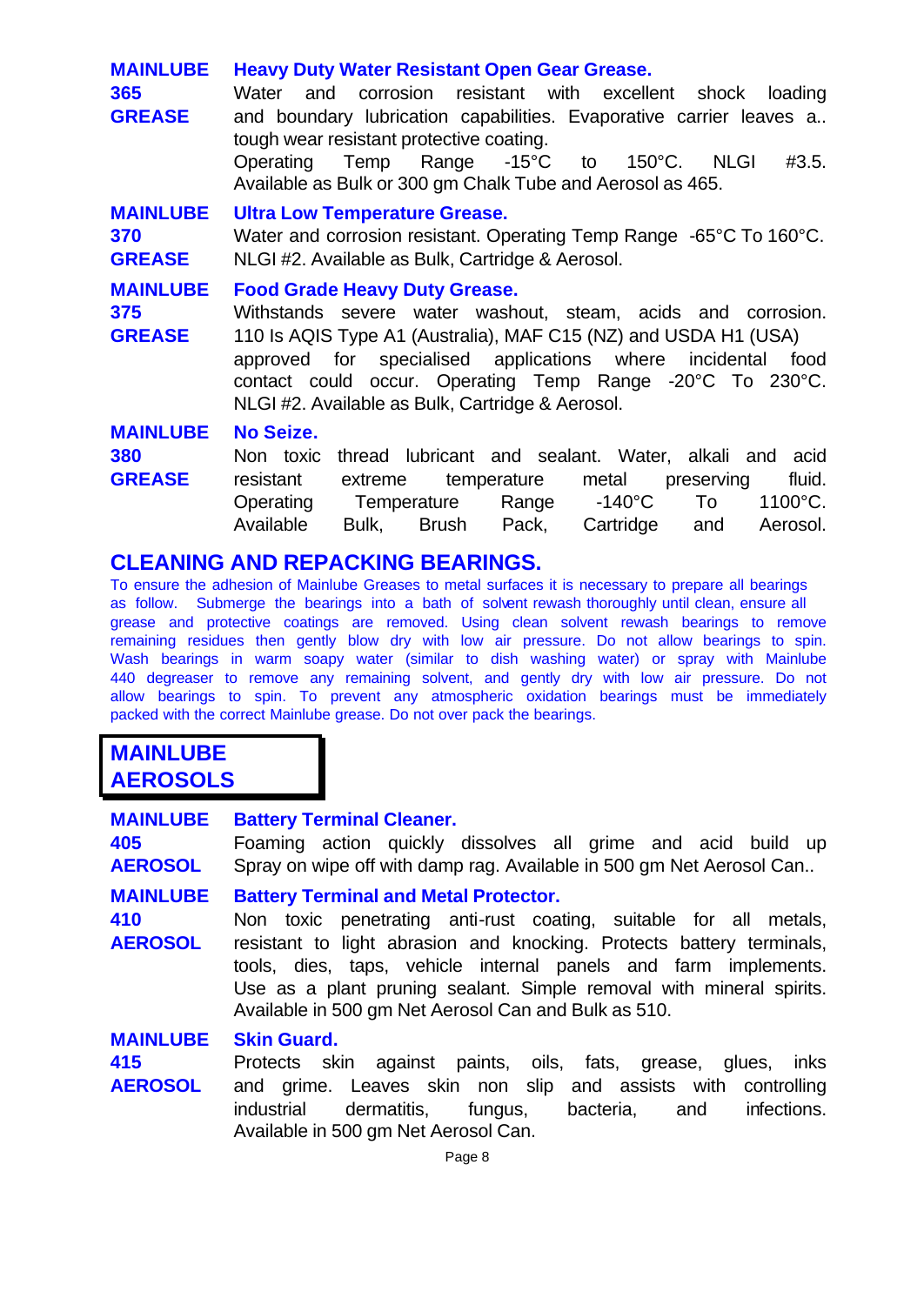| <b>MAINLUBE</b><br>420<br><b>AEROSOL</b> | <b>Broad Spectrum Disinfectant.</b><br>Deodorising disinfectant, germicidal, fungicidal, antibacterial room<br>and surface spray. Available in 500 gm Net Aerosol Can.                                                                                                                                                                                                                   |
|------------------------------------------|------------------------------------------------------------------------------------------------------------------------------------------------------------------------------------------------------------------------------------------------------------------------------------------------------------------------------------------------------------------------------------------|
| <b>MAINLUBE</b><br>425<br><b>AEROSOL</b> | <b>High Pressure High Speed Metal Working Lubricant.</b><br>for cutting and<br>Designed<br>machining<br>all<br>metals.<br>Available in 500 gm Net Aerosol Can and Bulk as 125.                                                                                                                                                                                                           |
| <b>MAINLUBE</b><br>430<br><b>AEROSOL</b> | <b>Heavy Duty Biodegradable Citrus Type Degreaser.</b><br>100% Organic cleaner contains no caustic, acid or chlorinated<br>compounds. Suitable for printing, automotive, metalworking and<br>food processing industries. Will remove oils, grease, fat, grime, tar,<br>glues, two pot glues and resins before curing. Non toxic.<br>Available in 500 gm Net Aerosol Can and Bulk as 530. |
| <b>MAINLUBE</b><br>435<br><b>AEROSOL</b> | <b>Penetrating Lubricant.</b><br>Rapidly penetrates and releases seizure, leaving a water<br>displacing lubricant film which removes and prevents further<br>corrosion. Available in 500 gm Net Aerosol Can and Bulk as 135.                                                                                                                                                             |
| <b>MAINLUBE</b><br>440<br><b>AEROSOL</b> | <b>Evaporating Cleaner Degreaser.</b><br>Non Flammable, no residual Cleaner/Degreaser. Suitable as<br>final cleaning for bearing repacking, welding, gluing and application<br>of Mainlube polymer lubricants.<br>Available in 500 gm Net Aerosol Can and Bulk as 540.                                                                                                                   |
| <b>MAINLUBE</b><br>445<br><b>AEROSOL</b> | <b>Synthetic Hi-Temperature Chain Lubricant.</b><br>Water resistant non fling formulation, penetrates and prevents<br>corrosion. Operating Temperature Range -30°C to<br>$240^{\circ}$ C<br>Available in 500 gm Net Aerosol Can and Bulk<br>145.<br>as                                                                                                                                   |
| <b>MAINLUBE</b><br>450<br><b>AEROSOL</b> | <b>Dry PTFE Lubricant.</b><br>Dry PTFE Lubricant. Clean, stainless, non oily, water repellent,<br>odourless and non corrosive lubricant.<br>Operating Temperature Range -38°C To 260°C<br>Available in 500 gm Net Aerosol Can.                                                                                                                                                           |
| <b>MAINLUBE</b><br>451<br><b>AEROSOL</b> | <b>Bearing Mounting &amp; Preassembly Lubricant.</b><br>Mainlube 451 is designed to prevent metal to metal contact or metal<br>pickup when mounting pressed on machine parts and from initial start up<br>of new and rebuilt machinery. Available in 500 gm Net Aerosol Can.                                                                                                             |
| <b>MAINLUBE</b><br>452<br><b>AEROSOL</b> | <b>Non Flammable Bearing Mounting &amp; Preassembly Lubricant.</b><br>Mainlube 452 is designed to prevent metal to metal contact or metal<br>pickup when mounting pressed on machine parts and from initial start up<br>of new and rebuilt machinery. Available in 500 gm Net Aerosol Can.                                                                                               |
| <b>MAINLUBE</b><br>455<br><b>AEROSOL</b> | Dry Molybdenum Di-Sulphide Lubricant.<br>Lubricant. Dry Molybdenum<br>Di-Sulphide<br>(MSO <sub>2</sub> )<br>Dry<br>Moly<br>reinforced<br>with<br>PTFE.<br>455's<br>Spray<br>penetrates<br>well<br>and<br>fast<br>leaving<br>slick<br>hard wearing<br>film.<br>dries<br>lubricating<br>a<br>Operating Temperature Range 0°C to 500°C.<br>Available in 500 gm Net Aerosol Can.             |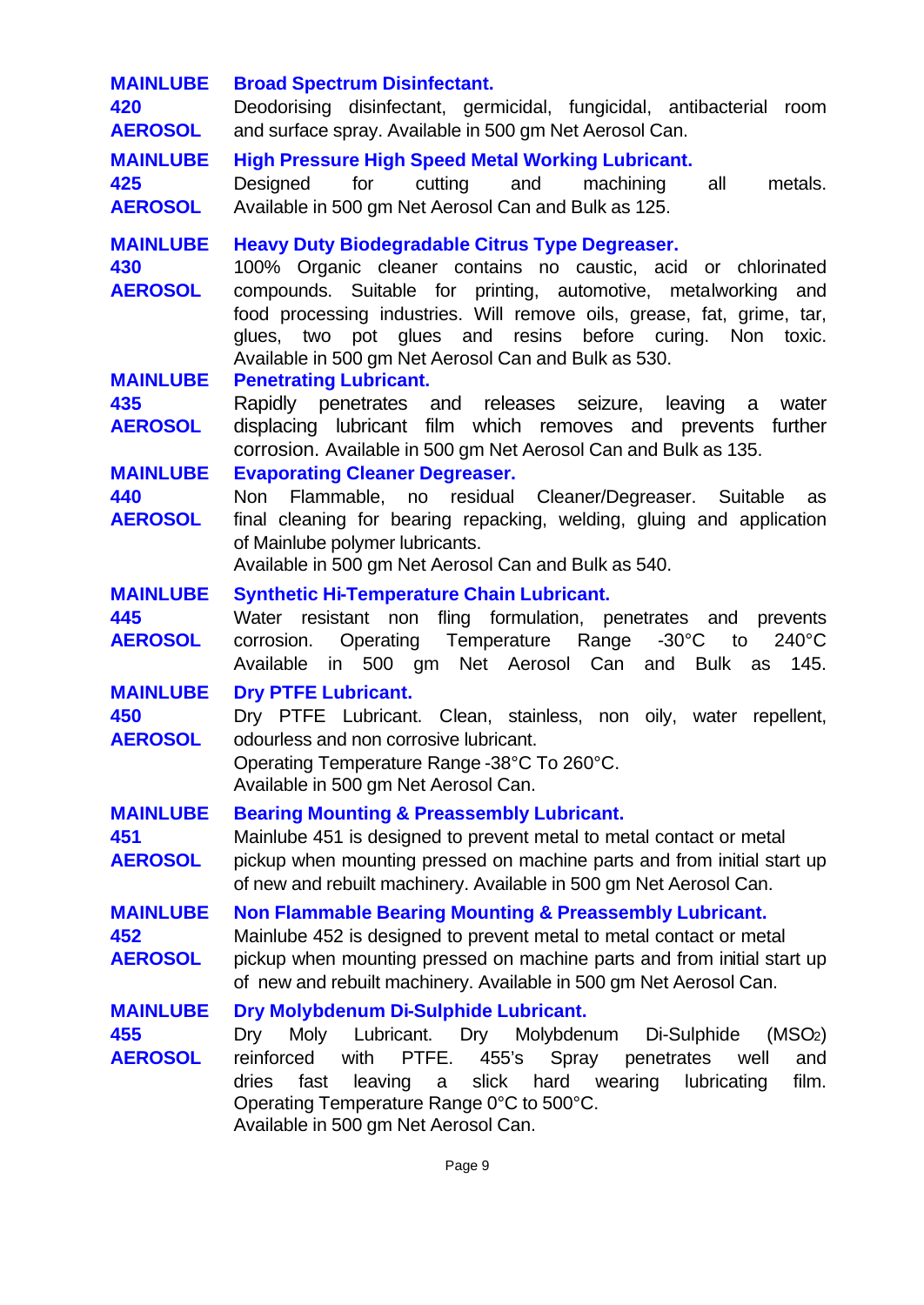| <b>MAINLUBE</b><br>456<br><b>AEROSOL</b>                                             | Dry Non Toxic Advanced Synthetic Polymer Lubricant.<br>dense<br>toxic,<br><b>Deposits</b><br>a<br>non<br>reactive,<br>non<br>high<br>temperature lubricating film. Over 3 times the<br>film strength of<br>hydrocarbons, (Grease or Oil). Operating Temperature<br>Range<br>-80°C to 280°C continuos. Available in 200 Gram Net Aerosol Can.                                                                                                       |
|--------------------------------------------------------------------------------------|----------------------------------------------------------------------------------------------------------------------------------------------------------------------------------------------------------------------------------------------------------------------------------------------------------------------------------------------------------------------------------------------------------------------------------------------------|
| <b>MAINLUBE</b><br>457<br><b>AEROSOL</b>                                             | <b>Extreme Temperature Lubricant Release Agent.</b><br>457 Deposits a dry non toxic, non reactive, non flammable high<br>temperature lubricant release film. Operating Temperature Range<br>300°C to 1500°C. Available in 300 Gram Net Aerosol<br>Can.                                                                                                                                                                                             |
| <b>MAINLUBE</b><br>460<br><b>AEROSOL</b>                                             | <b>Silicone Lubricant.</b><br>staining lubricating film. Water<br>Clean<br>non<br>corrosion<br>and<br>Temperature Range<br>$-25^{\circ}$ C<br>$260^{\circ}$ C<br>resistant.<br>Operating<br>to<br>Available in 500 gm Net Aerosol Can and in Bulk as 560.                                                                                                                                                                                          |
| <b>MAINLUBE</b><br>465<br><b>AEROSOL</b>                                             | <b>Heavy Duty Water Resistant Open Gear and Rope Grease.</b><br>Water<br>and<br>corrosion<br>resistant<br>with<br>excellent<br>shock<br>loading and boundary lubrication capabilities. Has no drop point.<br>carrier leaves a tough wear resistant protective<br>Evaporative<br>coating. Operating Temp Range -15°C to 150°C. NLGI #3.5.<br>Available in 500 gm Net Aerosol Can and in Bulk as 365.                                                |
| <b>MAINLUBE</b><br>470<br><b>AEROSOL</b>                                             | <b>Insect Exterminator.</b><br>Safe<br>killer.<br>residual<br>high activity<br>insect<br>Immediate<br>flying<br>insects.<br>Contains<br>down<br>of<br>pyrethrums<br>knock<br>natural<br>from the painted daisy of Kenya.<br>Available in 500 gm Net Aerosol Can and in Bulk as 570.                                                                                                                                                                |
| <b>MAINLUBE</b><br>480<br><b>AEROSOL</b><br><b>MAINLUBE</b><br>485<br><b>AEROSOL</b> | <b>Copper Gasket Spray.</b><br><b>Elastic</b><br>hardening, will<br>non<br>not<br>creep<br>Fills<br>or<br>seep.<br>and<br>seals minor surface damage providing immediate holding power.<br>Available in 500 gm Net Aerosol Can.<br>Graffiti, Ink, Paint & Gasket Remover.<br>Rapidly dissolves glues, inks and paint type products, allowing<br>the residue to be neutralised and flushed away with water.<br>Available in 500 gm Net Aerosol Can. |
| <b>MAINLUBE</b><br>490<br><b>AEROSOL</b>                                             | <b>Automotive Polish.</b><br>High lustre<br>silicon<br>free<br>Designed for<br>modern<br>acrylic<br>buff<br>off<br>application.<br>automotive<br>paints.<br>spray<br>on<br>Available in 500 gm Net Aerosol Can.                                                                                                                                                                                                                                    |
| <b>MAINLUBE</b><br>495<br><b>AEROSOL</b>                                             | <b>Insulating Varnish.</b><br>drying durable anti fungus polyester<br>Fast<br>insulating<br>coating<br>electrical<br>components, equipment<br>and<br>circuit<br>boards.<br>for<br>Available in 500 gm Net Aerosol Can.                                                                                                                                                                                                                             |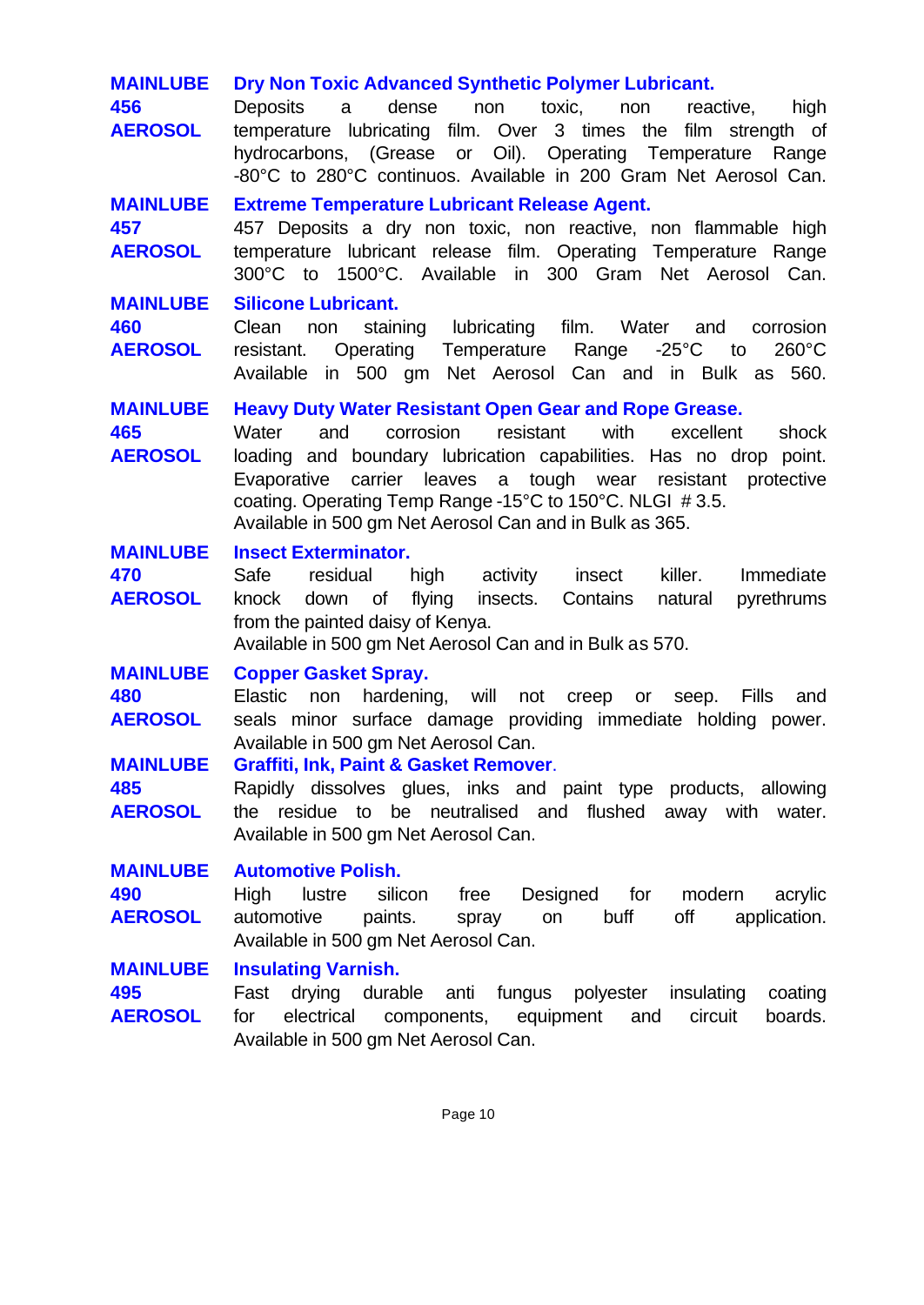# **MAINLUBE CHEMICALS**

| <b>MAINLUBE</b><br>500<br><b>CHEMICAL</b> | <b>Primer Paint.</b><br>killing primer. Excellent<br>Water<br>based<br>rust<br>coverage<br>and<br>corrosion protection. Can be welded through without loss of strength in the<br>weld zone. Fast drying, non toxic when cured and suitable for all materials.                                                                                                                                   |
|-------------------------------------------|-------------------------------------------------------------------------------------------------------------------------------------------------------------------------------------------------------------------------------------------------------------------------------------------------------------------------------------------------------------------------------------------------|
| <b>MAINLUBE</b><br>505<br><b>CHEMICAL</b> | <b>Top Coat Paint.</b><br>Acid, alkali and, salt resistant top coat paint. Withstands corrosion<br>in severe conditions. Good heat resistance, fast drying,<br>even<br>non toxic when cured and suitable for all materials.                                                                                                                                                                     |
| <b>MAINLUBE</b><br>506<br><b>CHEMICAL</b> | <b>Thinners for 505 Top Coat Paint.</b>                                                                                                                                                                                                                                                                                                                                                         |
| <b>MAINLUBE</b><br>510<br><b>CHEMICAL</b> | <b>Battery Terminal And Metal Protector.</b><br>toxic<br>penetrating anti-rust<br>Non<br>coating,<br>for<br>suitable<br>metals. Resistant to light abrasion and knocking. Protects<br>all<br>battery terminals, tools, dies, taps, vehicle internal panels and farm<br>implements. Use as a plant pruning sealant. Remove with mineral spirits.<br>Available in Bulk as 510 and Aerosol as 410. |
| <b>MAINLUBE</b><br>515<br><b>CHEMICAL</b> | <b>Rust Converter and Steel Preparer.</b><br>Reacts<br>with<br>rust<br>and<br>corrosion<br>converting<br>rust<br>to<br>with<br>515<br>leaves<br>stable<br>iron phosphate. Treatment<br>a<br>corrosion resistant surface ready for painting.                                                                                                                                                     |
| <b>MAINLUBE</b><br>520<br><b>CHEMICAL</b> | <b>Biodegradable Drain Unblocker.</b><br>For toilets, sinks and drains. Denser than water, 520<br>moves<br>the<br>blockage<br>dissolves<br>quickly<br>to<br>and<br>nappies,<br>paper,<br>food waste, fat, tree roots, all organic blockages.                                                                                                                                                    |
| <b>MAINLUBE</b><br>525<br><b>CHEMICAL</b> | <b>Industrial Oven Cleaner and Fat Dissolver.</b><br>525 Will speedily liquefy carbon, grease and fat. Can be applied<br>to cold or warm ovens. Wipe off with damp cloth.                                                                                                                                                                                                                       |
| <b>MAINLUBE</b><br>530<br><b>CHEMICAL</b> | <b>Heavy Duty Biodegradable Citrus Type Degreaser.</b><br>100% Organic cleaner contains no caustic, acid or chlorinated<br>compounds. Suitable for printing, automotive, metalworking and food<br>processing industries. Will remove oils, grease, grime, tar, glues, two pot<br>glues andresins before curing. Non toxic. Available Bulk as 530 and<br>Aerosol as 430.                         |
| <b>MAINLUBE</b><br>535<br><b>CHEMICAL</b> | <b>Industrial Detergent.</b><br>Non<br>flaming, non<br>Excellent<br>toxic, non fuming<br>detergent.<br><i>in</i><br>food areas, vehicle cleaning, preparation for painting, etc.                                                                                                                                                                                                                |
| <b>MAINLUBE</b><br>540<br><b>CHEMICAL</b> | Non Flammable, No residual Cleaner/Degreaser.<br>Suitable as final clean for bearing repacking, welding, gluing and<br>application of Mainlube polymer lubricants.<br>Available Bulk as 540 and Aerosol as 440.                                                                                                                                                                                 |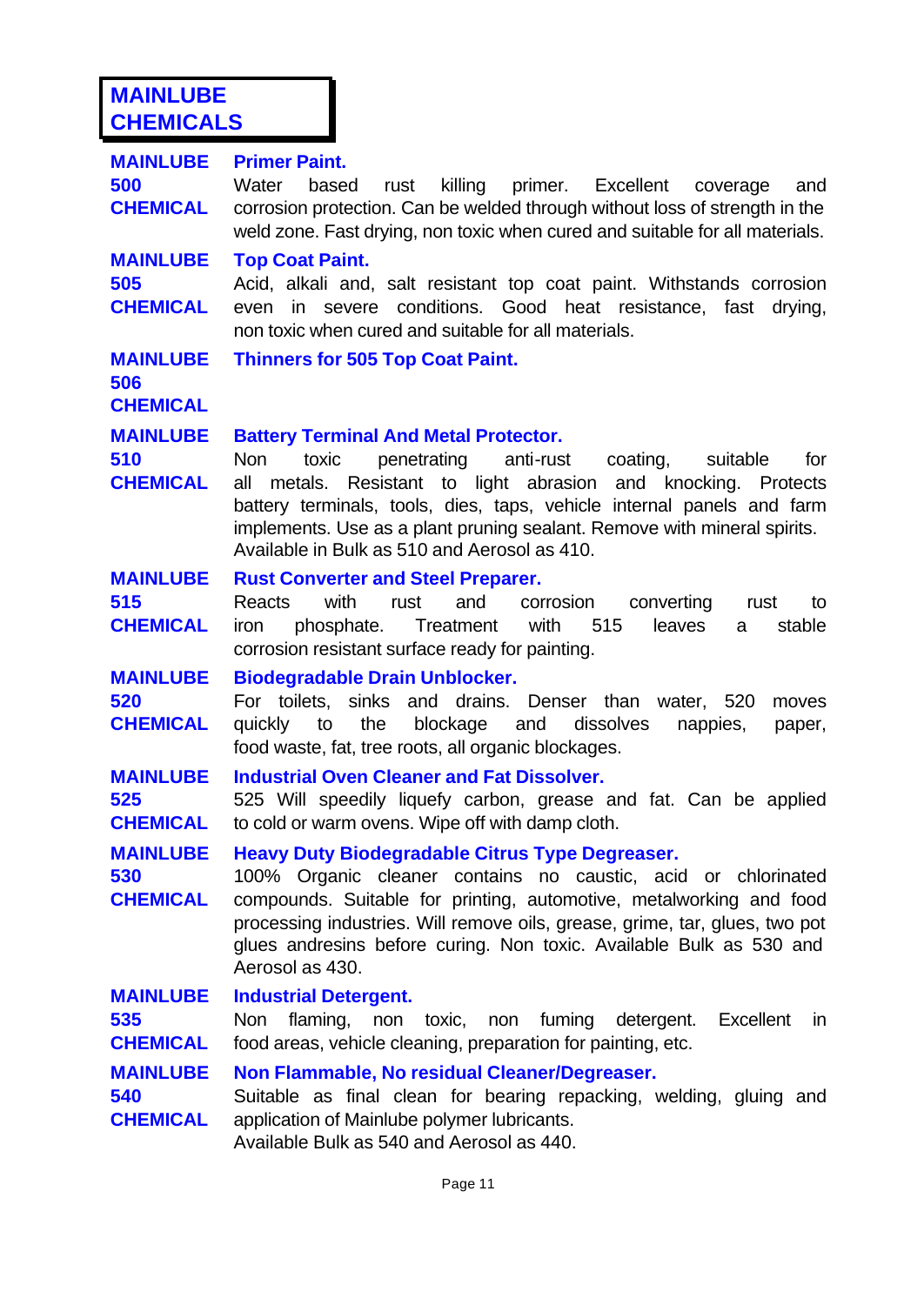| <b>MAINLUBE</b><br>545<br><b>CHEMICAL</b> | <b>Biodegradable Disinfectant and Surface Cleaner.</b><br>Extra Strength disinfectant with excellent cleaning ability. Can be<br>used on any surface that accepts water.                                                                                                                                   |
|-------------------------------------------|------------------------------------------------------------------------------------------------------------------------------------------------------------------------------------------------------------------------------------------------------------------------------------------------------------|
| <b>MAINLUBE</b><br>550<br><b>CHEMICAL</b> | <b>Cold Degreaser Cleaner.</b><br>Can be mixed with water, kerosene, or diesel. suitable for floor cleaning,<br>engine degreasing removing oil or grease from concrete, fabrics<br>and other hard to clean surfaces. Available in Aerosol.                                                                 |
| <b>MAINLUBE</b><br>553<br><b>CHEMICAL</b> | <b>Germicidal Concrete, Grout and Tile Cleaner.</b><br>Floats dirt, soap, scum and stains right out of pores of mortar.<br>Contains a deodoriser. 553 Is suitable for toilets, bathrooms, showers,<br>ablution<br>blocks, gymnasiums, food processing<br>floors, etc.                                      |
| <b>MAINLUBE</b><br><b>Disinfectant.</b>   | Biodegradable Broad Spectrum Polymer Time Release                                                                                                                                                                                                                                                          |
| 554<br><b>CHEMICAL</b>                    | Concentrated time release granulates release a potent disinfectant.<br>into the water to which organisms cannot build up resistance.<br>544 Has excellent solvency allowing penetration through the natural<br>waxy coatings encountered on hard layered and waxy insects aphids,<br>eggs, lava and adults |
| <b>MAINLUBE</b><br>555<br><b>CHEMICAL</b> | <b>Concrete Cleaner and Stain Remover.</b><br>Removes mortar residue, rust and wood stains. Can be used on<br>unpainted<br>wood,<br>concrete<br>painted<br>or<br>surfaces.<br>steel,<br>Note; if used on steel, treat with 515 to prevent further corrosion.                                               |
| <b>MAINLUBE</b><br>556<br><b>CHEMICAL</b> | <b>Stainless Steel Brightener, Cleaner and Burn Remover.</b>                                                                                                                                                                                                                                               |
| <b>MAINLUBE</b>                           | <b>Silicon Lubricant.</b>                                                                                                                                                                                                                                                                                  |
| 560<br><b>CHEMICAL</b>                    | Clean non staining lubricating film. Water and corrosion resistant.<br>Temperature<br>Range $-25^{\circ}$ C to<br>260°C.<br>Operating<br>Available in Bulk as 560 and Aerosol as 460.                                                                                                                      |
| <b>MAINLUBE</b><br>570<br><b>CHEMICAL</b> | <b>Insect Exterminator.</b><br>Safe residual high activity insect killer. Immediate knock down<br>of flying insects. Contains natural pyrethrums from the painted<br>daisy of Kenya. Available Bulk as 570 and Aerosol as 470.                                                                             |

Page 12